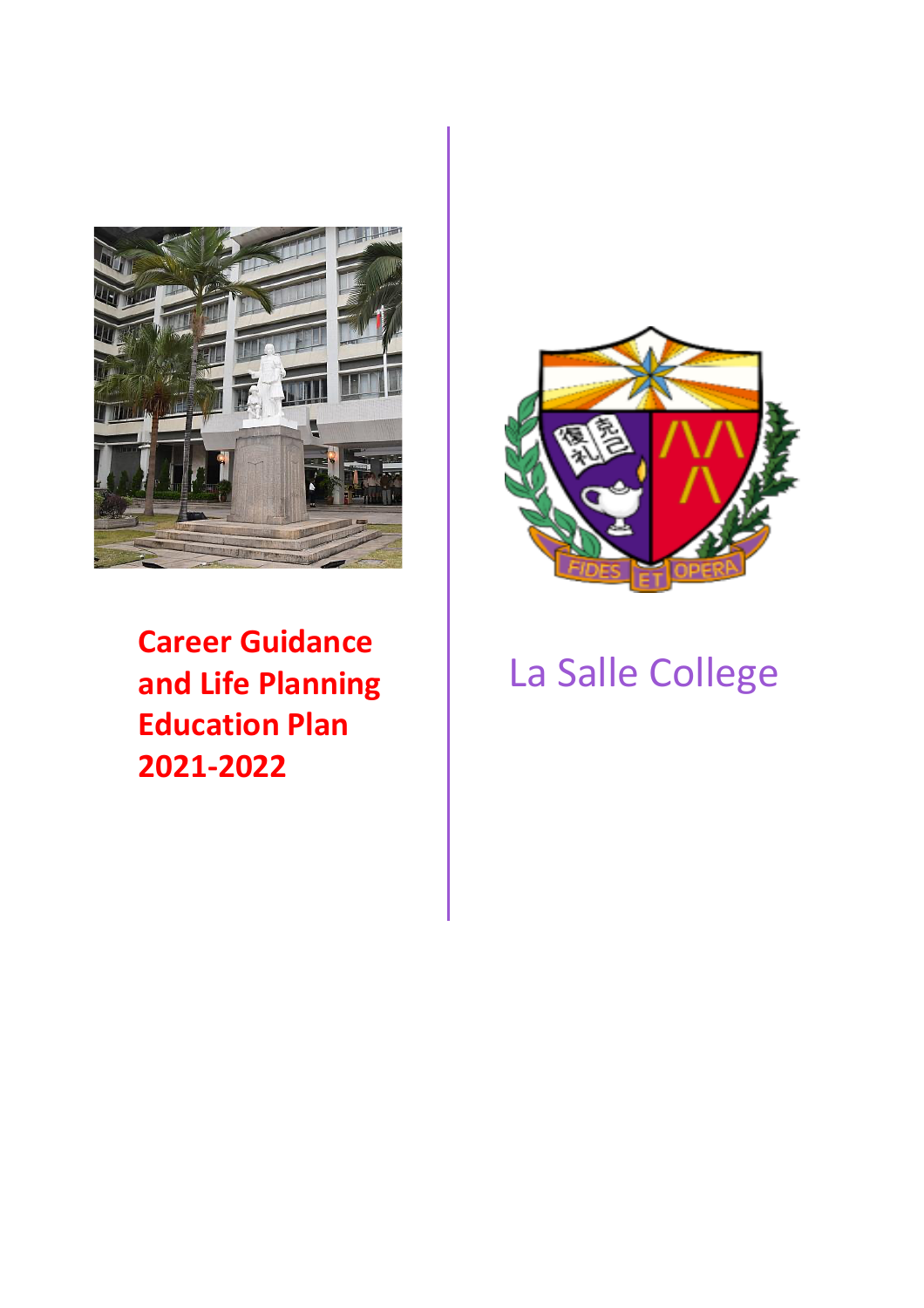#### **Goal**

- 1. Develop students' ownership of their career and life planning through school's curriculum and other learning activities.
- 2. Integrate effective life planning education into school's curriculum and other learning activities
- 3. Guide and assist students to make wise informed choice with reference to students' interests, abilities and orientations
- 4. Connect students' career and academic aspiration with life-long learning

# **Budget using Life Wide Learning Grant**

| Programme                                                        | Amount $(S)$ |
|------------------------------------------------------------------|--------------|
| Learning materials related to Career and Life Planning education | 20,000       |
| Career and Life Planning programme for F.4 students              | 35,000       |
| Total                                                            | 55,000       |

# **Budget using other school fund**

| Categories                                      | Amount |
|-------------------------------------------------|--------|
| Reference Materials (Teachers' reference books) | .000   |
| <b>General Expenses</b>                         | .600   |
| Total                                           | 2.600  |

#### **Target 1: To develop students' ownership of their career and life planning.**

| <b>Strategies / Tasks</b>                                                                                                                                                                                                                                                                         | <b>Success Criteria</b>                                                                                                                                                                                                                                                                                                                                                                                                                   | <b>Methods of Evaluation</b>                                                                                                                                                                                                                                                                                                    | <b>Resources Required</b>                                                                                                                                                                                                                    |
|---------------------------------------------------------------------------------------------------------------------------------------------------------------------------------------------------------------------------------------------------------------------------------------------------|-------------------------------------------------------------------------------------------------------------------------------------------------------------------------------------------------------------------------------------------------------------------------------------------------------------------------------------------------------------------------------------------------------------------------------------------|---------------------------------------------------------------------------------------------------------------------------------------------------------------------------------------------------------------------------------------------------------------------------------------------------------------------------------|----------------------------------------------------------------------------------------------------------------------------------------------------------------------------------------------------------------------------------------------|
| <b>1.1 Career Education</b><br><b>Curriculum in Form Teacher</b><br><b>Periods</b><br>To prepare career education<br>$\bullet$<br>lesson plans in Form Teacher<br>Periods for F.3, 5 and 6.<br>To review and revise lesson<br>$\bullet$<br>plans from feedbacks of<br>students and Form Teachers. | Form Teachers are able to<br>$\bullet$<br>complete 80% of the lessons. $\bullet$<br>Students understand their<br>$\bullet$<br>academic interests, abilities<br>and learning style.<br>Students understand the<br>$\bullet$<br>meaning of work, the skills<br>required and working<br>conditions of different jobs.<br>Students are motivated to set<br>$\bullet$<br>goals, study plans and are<br>proactive in search for<br>information. | Questionnaires<br>$\bullet$<br>Feedback from teachers<br>and students<br>Students' subsequent<br>$\bullet$<br>performance and attitude •                                                                                                                                                                                        | <b>EDB</b> Career Guidance<br>$\bullet$<br>Resources<br>F.3: Finding Your<br>$\bullet$<br>Colours of Life<br>F.5: Career Mapping<br>Breakazine! to work or<br>$\bullet$<br>not to work?<br>F.6: Further Studies<br>Guides by Hok Yau<br>Club |
| 1.2 Career and Life Planning<br><b>Activity for Form 4</b><br>To learn about the concept of<br>career and life planning.<br>To experience different stages<br>$\bullet$<br>in life and learn about factors<br>affecting one's planning.                                                           | Students recognize the<br>$\bullet$<br>importance to set objectives<br>in life.<br>Students recognize the factors $\bullet$<br>lo<br>which affect their planning.<br>Students learn the skills to<br>$\bullet$<br>maximize the chance of<br>achieving objectives in life.                                                                                                                                                                 | Questionnaires<br>Feedback from teachers<br>$\bullet$<br>and students<br>Students' subsequent<br>performance and attitude<br>An evaluation committee<br>$\bullet$<br>formed by Careers Team<br>teachers will observe<br>implementation of the<br>programme, give<br>comments and evaluate<br>effectiveness of the<br>programme. | NGOs providing careers<br>and life planning<br>support                                                                                                                                                                                       |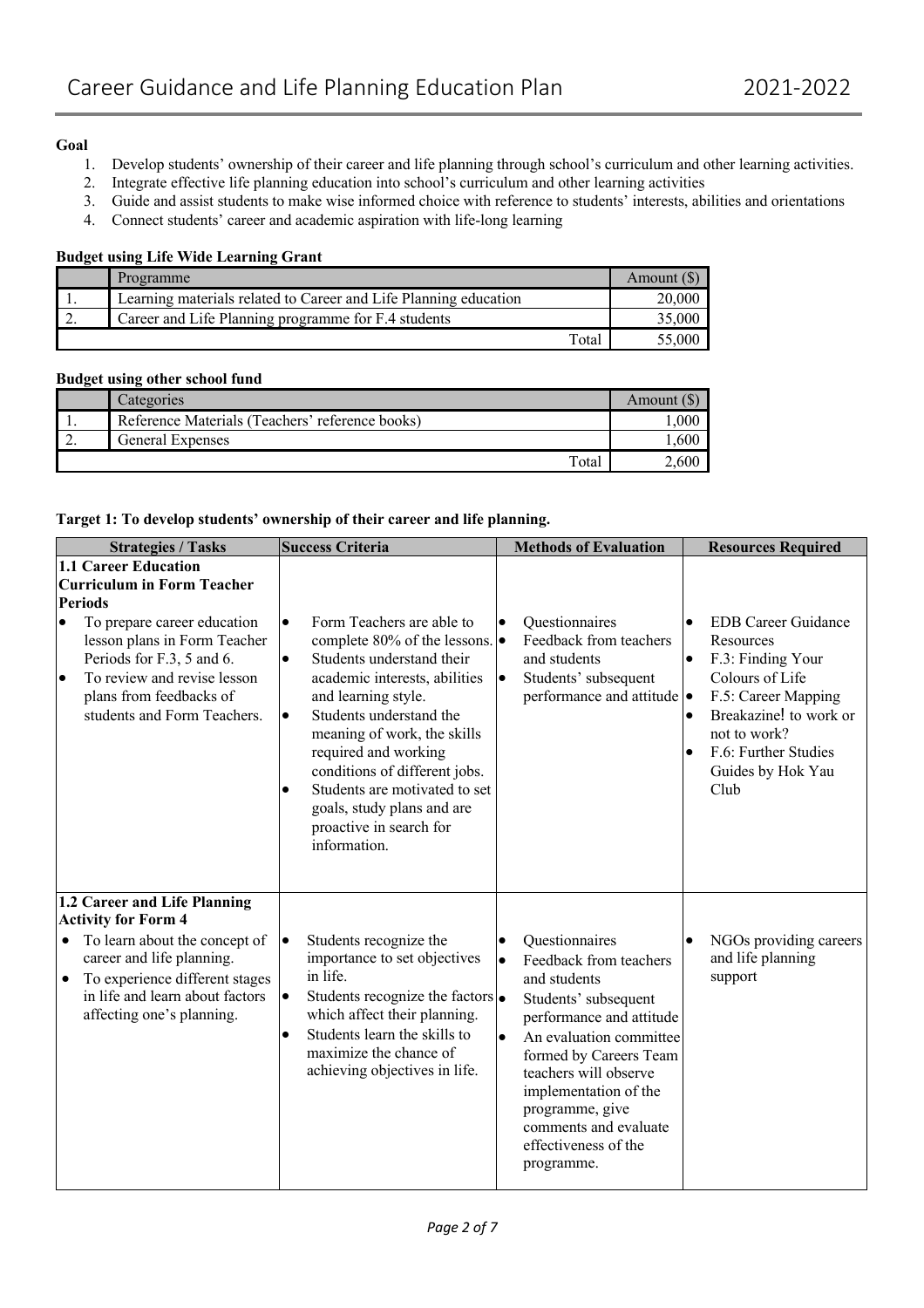|                                     | 1.3 Guidance Programme for                                                                                                                                                                                                                                           |                        |                                                                                                                                                                                                                                                                               |           |                                                                                                                     |           |                                                                      |
|-------------------------------------|----------------------------------------------------------------------------------------------------------------------------------------------------------------------------------------------------------------------------------------------------------------------|------------------------|-------------------------------------------------------------------------------------------------------------------------------------------------------------------------------------------------------------------------------------------------------------------------------|-----------|---------------------------------------------------------------------------------------------------------------------|-----------|----------------------------------------------------------------------|
|                                     | $F.5 A-C & F.6 A-C$ classes                                                                                                                                                                                                                                          |                        |                                                                                                                                                                                                                                                                               |           |                                                                                                                     |           |                                                                      |
| $\bullet$<br>$\bullet$<br>$\bullet$ | To help students recognize<br>their academic and career<br>development needs.<br>To help students align career<br>dream with academic<br>performance and personal<br>background.<br>To help students formulate a<br>workable plan to realize their<br>career dreams. | $\bullet$<br>$\bullet$ | Students recognize their<br>academic and career<br>development needs.<br>Students are able to make<br>career or further study<br>choices that fit their personal<br>circumstances.<br>Students learn the ways to<br>gather information and work<br>out a plan for themselves. | $\bullet$ | Questionnaires<br>Students' secured path<br>after DSE<br>Students' level of<br>satisfaction for the path<br>secured |           | • Hok Yau Club guide<br>books<br>• Career Guidance<br>Handbook (EDB) |
|                                     | <b>1.4 Careers and Further Studies</b>                                                                                                                                                                                                                               |                        |                                                                                                                                                                                                                                                                               |           |                                                                                                                     |           |                                                                      |
|                                     | <b>Interest Assessment for Form 5</b><br>To understand careers and<br>further studies interest through<br>the use of professional<br>assessment tools.                                                                                                               | $\bullet$              | Students recognize their<br>careers and further studies<br>interest in a systematic way.<br>Students find the assessment<br>results useful for making<br>careers and further studies<br>choice.                                                                               |           | Observation of students'<br>response in debriefing                                                                  |           | • Careers Interest<br><b>Assessment Materials</b>                    |
|                                     | 1.5 HKFYG「夢嚮導」計劃中                                                                                                                                                                                                                                                    |                        |                                                                                                                                                                                                                                                                               |           |                                                                                                                     |           |                                                                      |
|                                     | 的「好夢有你」                                                                                                                                                                                                                                                              | $\bullet$              | $8 - 10$ F.1-3 families<br>participate in the programme.                                                                                                                                                                                                                      |           | Evaluation of the<br>organizer                                                                                      |           | Programme provided by<br>the organizer - HKFYG                       |
| $\bullet$                           | To help parents and students<br>understand the concept of<br>career planning.                                                                                                                                                                                        | $\bullet$              | 80% attendance in the<br>activities held in the whole                                                                                                                                                                                                                         | $\bullet$ | Oral and written<br>feedback by participants                                                                        | $\bullet$ | Teacher assistant                                                    |
| $\bullet$                           | To help parents appreciate their<br>children and students learn<br>ways of self-appreciation.                                                                                                                                                                        |                        | year.<br>80% of the participants find<br>the activities useful.                                                                                                                                                                                                               | $\bullet$ | Reflection submitted by<br>participants                                                                             |           |                                                                      |
| lo                                  | To help parents and children<br>learn how to communicate<br>about their dreams.                                                                                                                                                                                      |                        |                                                                                                                                                                                                                                                                               |           |                                                                                                                     |           |                                                                      |

# **Target 2: To help students implement their career and study plan**

|                 | <b>Strategies / Tasks</b>                                                                                                                                                                                                                                                                      | <b>Success Criteria</b>                                                                                                                                                             |           | <b>Methods of Evaluation</b>                                                        |           | <b>Resources Required</b>                                                                                           |
|-----------------|------------------------------------------------------------------------------------------------------------------------------------------------------------------------------------------------------------------------------------------------------------------------------------------------|-------------------------------------------------------------------------------------------------------------------------------------------------------------------------------------|-----------|-------------------------------------------------------------------------------------|-----------|---------------------------------------------------------------------------------------------------------------------|
| $\bullet$<br>I۰ | 2.1 F.6 JUPAS Talk<br>To provide F.6 students<br>updated information about<br>different study programmes in<br>local tertiary institutes and<br>their admissions requirements.<br>To facilitate students in the<br>application process, guide<br>them to make optimal and<br>sensible choices. | Students submit JUPAS<br>$\bullet$<br>application and relevant<br>documents on time.<br>Students take the<br>٠<br>responsibility to carefully<br>select their programme<br>choices. | $\bullet$ | Statistics of JUPAS<br>results                                                      | $\bullet$ | Public Exam results,<br>JUPAS offer of past<br>graduates, admission<br>grades of different<br>university programmes |
|                 | 2.2 Measures to support JUPAS<br>application of F.6 students                                                                                                                                                                                                                                   |                                                                                                                                                                                     |           |                                                                                     |           |                                                                                                                     |
| lo              | A Careers Team teacher will<br>be assigned as the advisor to<br>take care of students' JUPAS<br>application.                                                                                                                                                                                   | Students are able to make<br>$\bullet$<br>informed choices of their<br>tertiary education.<br>Students are ready to seek<br>٠                                                       | $\bullet$ | Feedback from Career<br>Teachers and students<br>Success rate of JUPAS<br>admission | o<br>lo   | JUPAS admission<br>scores of past years<br><b>JUPAS</b> Programmes<br>Requirement                                   |
| $\bullet$       | To guide students to make<br>optimal and sensible choices.                                                                                                                                                                                                                                     | assistance proactively from<br>the JUPAS Advisor.                                                                                                                                   | $\bullet$ | Survey on students'<br>satisfaction about their                                     |           | Predicted HKDSE<br>grades of students                                                                               |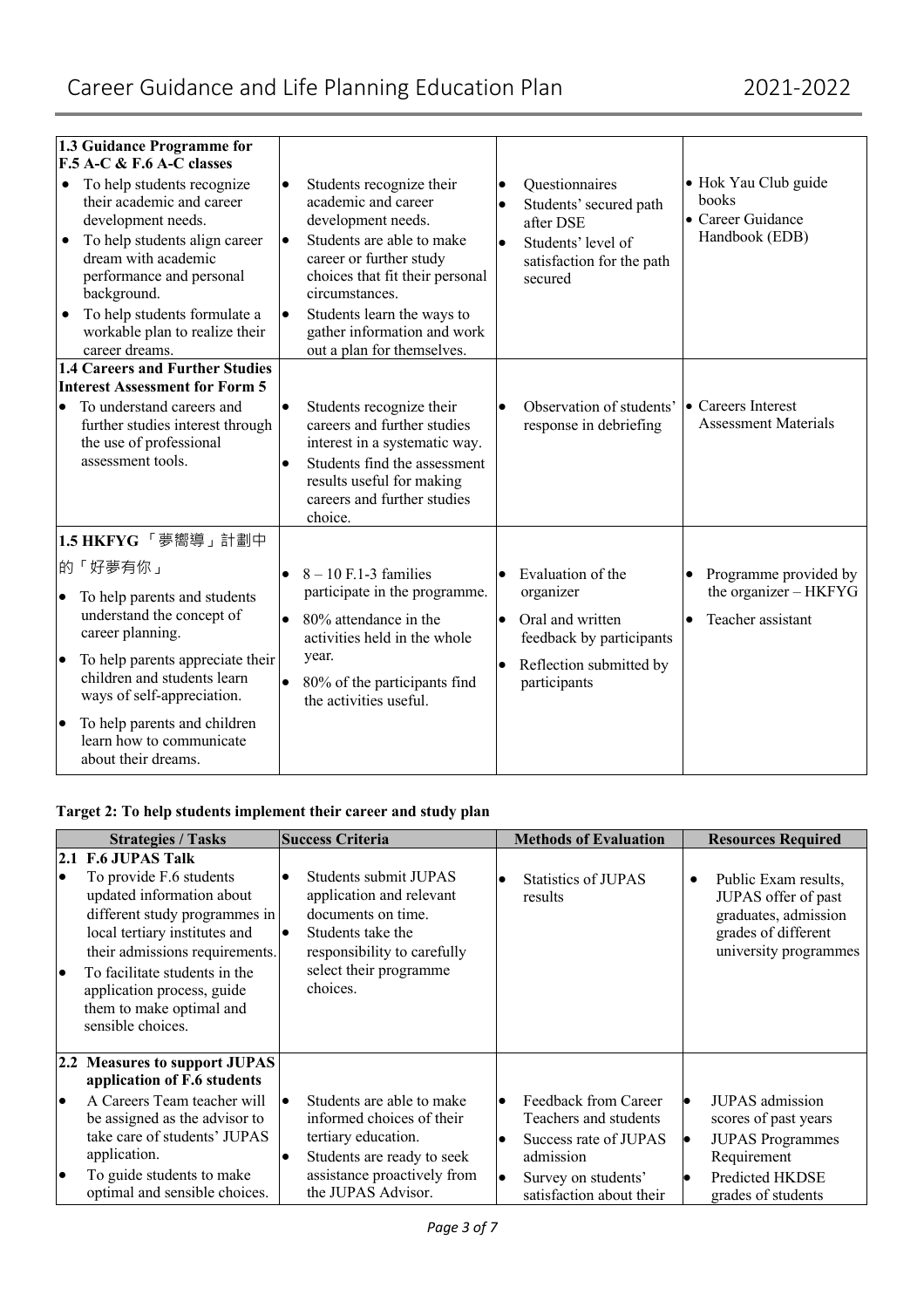# Career Guidance and Life Planning Education Plan 2021-2022

| To give individual counselling $\bullet$<br>$\bullet$<br>to all F.6 students on their<br>JUPAS choices with reference<br>to their career plan.<br>To give individual career<br>$\bullet$<br>counselling to students after<br>HKDSE release date.                                                                                                                                                                                                                                                                                | Students are able to make a<br>reasonable choice list with<br>reference to their interest,<br>ability, career plan, and the<br>HKDSE results they expect.                                                                                                                                                                                                                                                                                                                                                                                                                                                                                                                          | JUPAS offer                                                                                                                                                                                                                                         |                                                                                                                                                                                                                                                     |
|---------------------------------------------------------------------------------------------------------------------------------------------------------------------------------------------------------------------------------------------------------------------------------------------------------------------------------------------------------------------------------------------------------------------------------------------------------------------------------------------------------------------------------|------------------------------------------------------------------------------------------------------------------------------------------------------------------------------------------------------------------------------------------------------------------------------------------------------------------------------------------------------------------------------------------------------------------------------------------------------------------------------------------------------------------------------------------------------------------------------------------------------------------------------------------------------------------------------------|-----------------------------------------------------------------------------------------------------------------------------------------------------------------------------------------------------------------------------------------------------|-----------------------------------------------------------------------------------------------------------------------------------------------------------------------------------------------------------------------------------------------------|
| 2.3 Talk for parents and<br>students - Get Prepared for the<br><b>HKDSE Result Release Day and</b><br><b>Multiple Pathways</b><br>• To provide information about<br>HKDSE result release day<br>operation.<br>• To explain the strategy in<br>modifying programme choices<br>with the DSE results obtained<br>• To introduce the multiple study<br>pathways in addition to JUPAS<br>and overseas studies.<br>• To arouse students' awareness<br>of making necessary<br>preparations for further studies<br>and career planning. | Students have full<br>$\bullet$<br>understanding of the latest<br>admission arrangement of<br>various institutions.<br>$\bullet$<br>Students are able to review<br>their plan for further studies<br>with reference to their<br>performance in HKDSE.<br>$\bullet$<br>Students are ready to accept<br>alternative options such as<br>local sub-degree programmes<br>or self-financed Degree<br>Programmes.<br>Students are ready to seek<br>$\bullet$<br>assistance proactively.<br>Students fully understand the<br>procedure and mechanism of<br>modification of programme<br>choices.                                                                                           | Attendance of students<br>and parents<br>Feedback from Parents,<br>Form Teachers and<br>students                                                                                                                                                    | lo<br>HKEAA arrangement<br>on Result Release Day<br>and RR procedures<br>JUPAS admission<br>scores of past years<br><b>JUPAS Programmes</b><br>Requirement<br>Career Guidance<br>Handbook (EDB)<br>Propspect Guide<br>published by Hok Yau<br>Club. |
| 2.4 Support for Overseas<br><b>Education Application</b><br>To assist students' planning and $\bullet$<br>application for overseas studies<br>in different countries for all<br>levels and academic abilities by<br>providing necessary<br>information and relevant<br>activities.<br>To give support to teachers who<br>are required to give academic<br>reference for students in the<br>process of their applications.                                                                                                       | Students can have access to<br>all sorts of information about<br>studying abroad via e-class<br>and career library.<br>Students have a clear<br>$\bullet$<br>understanding about the<br>requirements & their own<br>eligibility for study<br>programmes in different<br>institutes in different<br>countries.<br>Students are able to draw<br>$\bullet$<br>reference and benefit from<br>the activities which introduce<br>to them overseas studies<br>experience.<br>Increased rate of successful<br>$\bullet$<br>overseas studies application.<br>To issue recommendation<br>letters and transcripts within<br>7 working days after<br>student's submission of all<br>documents. | Survey on students<br>$\bullet$<br>leaving for overseas<br>studies at different levels  .<br>Track record of success<br>rate of students enrolling<br>in the overseas institute<br>they desire<br>Feedback & reflection<br>through personal contact | Reference books<br>$\bullet$<br>$\bullet$<br>Careers Library<br>Overseas study<br>graduates / returning<br>undergraduates<br>$\bullet$<br>Overseas institute<br>official representatives                                                            |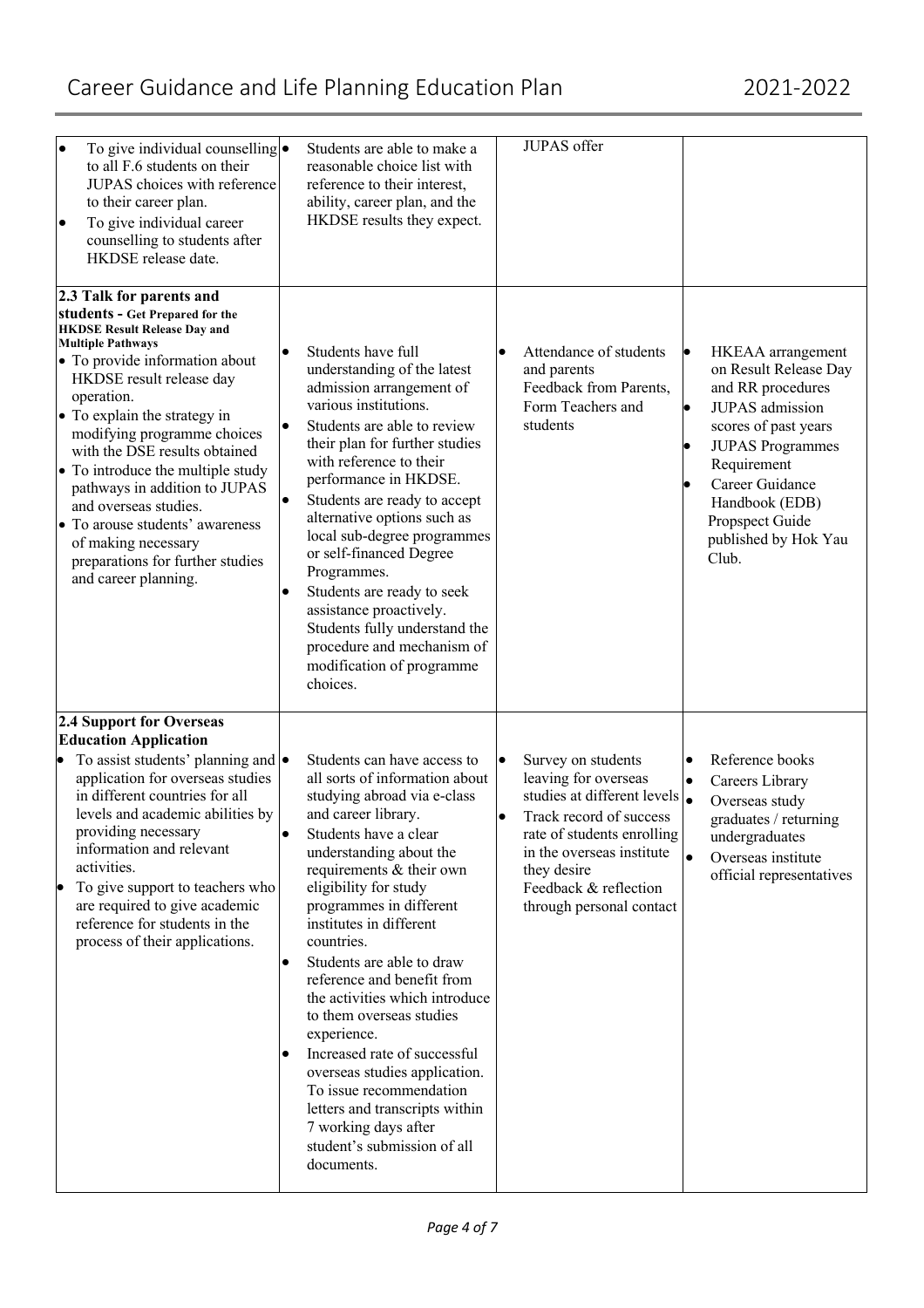| 2.5 Elective subjects Fair for F.3<br>students<br>• Help students to know the<br>curriculum, coursework and<br>assessment of the F4 elective<br>subjects.                                                                                                         | $\bullet$                                        | Senior students' experience<br>sharing provides relevant<br>information to F.3 students.<br>Feedback from F.3 students<br>and F.3 Form Teachers.                                                                                                                                                                                                                                                                                                                                                         | $\bullet$ | Observation of the event $\bullet$<br>implementation<br>Casual conversations<br>with students                                                 |                 | Form 5 students of<br>different elective<br>subjects<br>Senior Secondary<br>Subject Choice and<br><b>Further Studies Guide</b><br>published by Hok Yau<br>Club |
|-------------------------------------------------------------------------------------------------------------------------------------------------------------------------------------------------------------------------------------------------------------------|--------------------------------------------------|----------------------------------------------------------------------------------------------------------------------------------------------------------------------------------------------------------------------------------------------------------------------------------------------------------------------------------------------------------------------------------------------------------------------------------------------------------------------------------------------------------|-----------|-----------------------------------------------------------------------------------------------------------------------------------------------|-----------------|----------------------------------------------------------------------------------------------------------------------------------------------------------------|
| 2.6 F.4 Promotion Talk for F.3                                                                                                                                                                                                                                    |                                                  |                                                                                                                                                                                                                                                                                                                                                                                                                                                                                                          |           |                                                                                                                                               |                 |                                                                                                                                                                |
| students and parents<br>• Aims at helping students best<br>match their interest & ability<br>with their choice of study and<br>inform them of the<br>opportunities of tertiary studies<br>and future academic/career<br>options with their choice of<br>subjects. | $\bullet$<br>$\bullet$<br>$\bullet$<br>$\bullet$ | Students fully understand the  <br>features & demands of<br>subjects offered in F.4.<br>Students are aware of their<br>own ability, interest &<br>suitability in choosing<br>different subject combination.<br>Students have an idea of the<br>correlation of choice of study<br>with the tertiary studies $\&$<br>ultimately academic<br>requirement for different<br>careers.<br>Parents are well informed of<br>school policy and understand<br>their role in providing support<br>to their children. | $\bullet$ | Survey on the academic<br>performance of students<br>in $F.4$<br>Statistics on number of<br>students<br>changing/dropping<br>subject in F.4/5 | l•<br>$\bullet$ | <b>HKEAA</b> Data<br><b>JUPAS Data</b>                                                                                                                         |

# **Target 3: To equip students with careers and life planning skills to meet the modern-day requirement.**

| <b>Strategies / Tasks</b><br>3.1 Junior Achievement Hong<br><b>Kong (JAHK) Workshops</b><br>To participate in careers and<br>$\bullet$<br>life planning programmes run<br>by JAHK, e.g. Success Skills<br>Workshop, Finance for Future | <b>Success Criteria</b><br>Students acquire the<br>$\bullet$<br>communication and teamwork<br>skills that help them to excel in<br>school, careers and the                                                                                                   | <b>Methods of Evaluation</b><br><b>Evaluation Form</b><br>Feedback & reflection<br>through personal<br>contact | <b>Resources Required</b><br>JAHK |
|----------------------------------------------------------------------------------------------------------------------------------------------------------------------------------------------------------------------------------------|--------------------------------------------------------------------------------------------------------------------------------------------------------------------------------------------------------------------------------------------------------------|----------------------------------------------------------------------------------------------------------------|-----------------------------------|
| Workshop, Career Dimensions,<br>etc.<br>To involve students of both<br>$\bullet$<br>junior and senior forms.                                                                                                                           | community.<br>Students appreciate the<br>importance of life skills which<br>are necessary in any situation.<br>Students are interested to discuss<br>$\bullet$<br>business dilemmas and ethical<br>solutions.<br>80% attendance rate of enrolled<br>students |                                                                                                                |                                   |
| 3.2 Medicine Career Workshop<br>& Interview Practice<br>To give an overview of careers<br>in medical related field.<br>To prepare students to pursue<br>٠<br>tertiary education in medicine.<br>To conduct mock interview<br>practice. | F.6 students are able to make a<br>$\bullet$<br>success of the university<br>interview.<br>All participants can benefit in<br>$\bullet$<br>acquiring the etiquettes and<br>rhetoric expected of a sensible                                                   | Students' feedback<br>through causal talk<br>Success rate in JUPAS<br>admission                                | Alumni                            |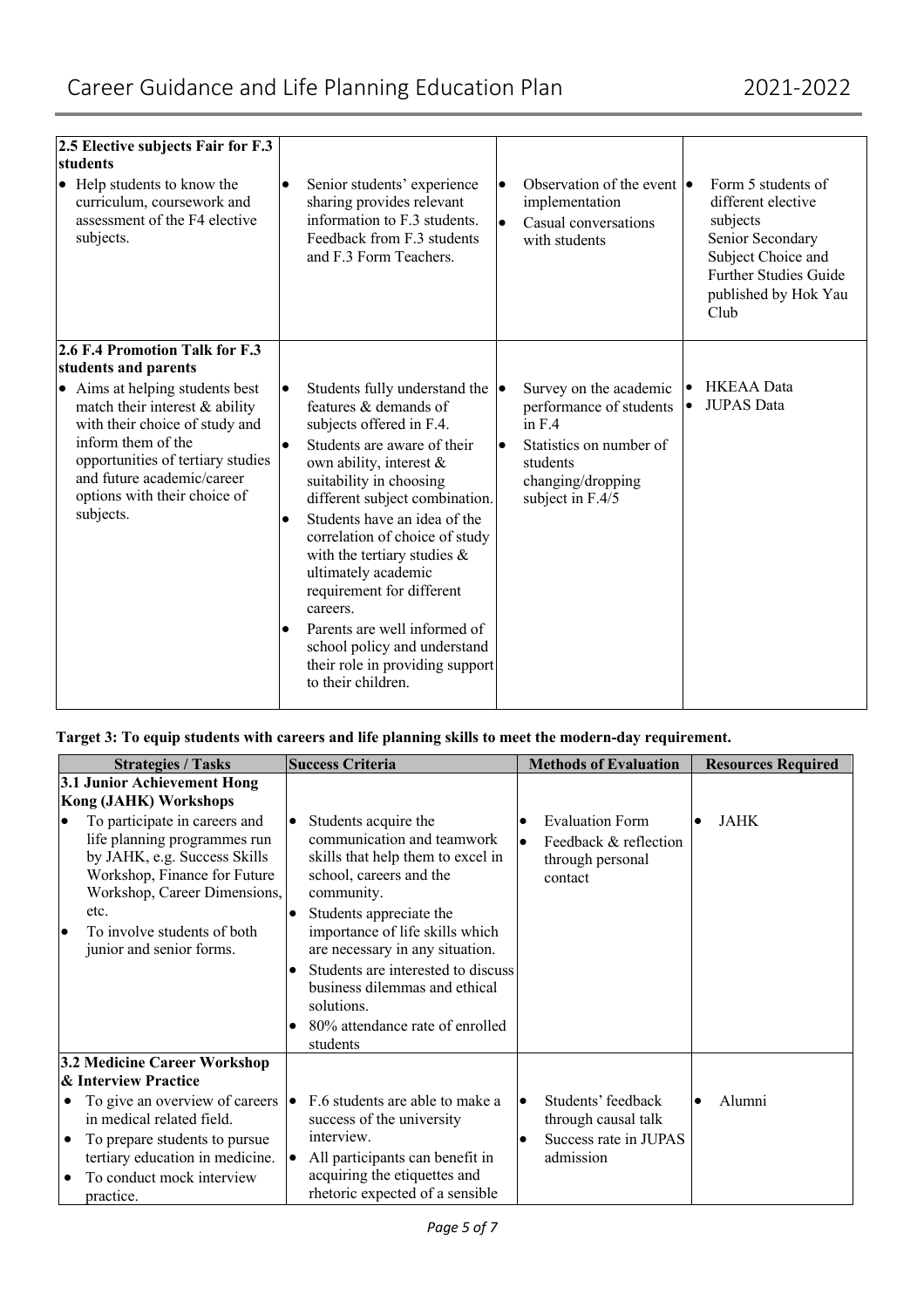|           | <b>Strategies / Tasks</b>                                                                                                                                                                                                                   | <b>Success Criteria</b>                                                                                                                                                                                          | <b>Methods of Evaluation</b>                                                                                               | <b>Resources Required</b>                              |
|-----------|---------------------------------------------------------------------------------------------------------------------------------------------------------------------------------------------------------------------------------------------|------------------------------------------------------------------------------------------------------------------------------------------------------------------------------------------------------------------|----------------------------------------------------------------------------------------------------------------------------|--------------------------------------------------------|
|           | 3.3 Mock Interview for F.5<br>students                                                                                                                                                                                                      | and confident interviewee.<br>All participants can formulate a<br>plan towards a medical<br>profession.                                                                                                          |                                                                                                                            |                                                        |
| ٠         | To prepare students for the<br>scholarship and university<br>interview.<br>Teaching materials like<br>sample interview questions<br>will be prepared. Students will<br>be guided in the FT lessons to<br>prepare for the mock<br>interview. | Students can acquire the skill<br>and attitude to prepare for the<br>interview.<br>Students acquire the<br>$\bullet$<br>communication skills that help<br>them to excel in school, careers<br>and the community. | Students' feedback<br>$\bullet$<br>through causal talk<br>Success rate in JUPAS<br>$\bullet$<br>admission<br>Questionnaire | OBA and alumni<br>$\bullet$<br><b>PTA</b><br>$\bullet$ |
| $\bullet$ | To coordinate with OBA and<br>Home-School Cooperation<br>Team to recruit old boys and<br>parents as interviewers.<br>Career Teachers will also be<br>invited.                                                                               |                                                                                                                                                                                                                  |                                                                                                                            |                                                        |

# **Target 4: To enrich students' exposure to the world of work.**

| <b>Strategies / Tasks</b>                                                                                                                                                                                                                         | <b>Success Criteria</b>                                                                                                                                                                                                                                                                                                                                                                                                                                                                                                                                                                                           | <b>Methods of Evaluation</b>                                                                                                                                                                                                      | <b>Resources Required</b>                                                                                                      |
|---------------------------------------------------------------------------------------------------------------------------------------------------------------------------------------------------------------------------------------------------|-------------------------------------------------------------------------------------------------------------------------------------------------------------------------------------------------------------------------------------------------------------------------------------------------------------------------------------------------------------------------------------------------------------------------------------------------------------------------------------------------------------------------------------------------------------------------------------------------------------------|-----------------------------------------------------------------------------------------------------------------------------------------------------------------------------------------------------------------------------------|--------------------------------------------------------------------------------------------------------------------------------|
| 4.1 Job Shadowing Programme<br>To coordinate with OBA to<br>organize job shadowing<br>programme for F.5 students.<br>To coordinate with NGOs to<br>provide job shadowing<br>opportunities.                                                        | Students are aware of the<br>demands of the authentic<br>working world.<br>Students are educated about the<br>$\bullet$<br>requirement of different<br>professions.<br>Students are able to learn the<br>$\bullet$<br>right work ethics and protocol.<br>Students may develop their<br>$\bullet$<br>career aspirations and form the<br>first idea of their future career<br>plan.<br>Students explore their career<br>options and build up values<br>which are essential for their<br>future success.<br>Students take their responsibility<br>$\bullet$<br>in attending the activity as<br>scheduled in Jul/Aug. | Tracking of students'<br>performance in the<br>workplace<br>Reports and reflection<br>$\bullet$<br>written by students<br>Feedback from<br>$\bullet$<br>mentors and OBA<br>Feedback from<br>$\bullet$<br>mentors and<br>companies | Contact and network<br>$\bullet$<br>with different firms<br>and companies<br><b>OBA</b><br>$\bullet$<br>Souvenirs<br>$\bullet$ |
| 4.2 Careers Day<br>$\bullet$ To introduce different<br>professions, their entry<br>requirements, job nature, future<br>prospect and long-term<br>development of each.<br>To foster a mentor relationship<br>between students and the Old<br>Boys. | Students find the information<br>$\bullet$<br>useful for their choice of career. $\bullet$<br>Students find the information<br>$\bullet$<br>useful for their career and study<br>plan.<br>Students can make connections<br>$\bullet$<br>with the old boys.                                                                                                                                                                                                                                                                                                                                                        | Questionnaire<br>$\bullet$<br>Feedback of the old<br>boys<br>Observation of the<br>le.<br>discussions                                                                                                                             | OBA and alumni<br>$\bullet$<br>Souvenirs<br>$\bullet$                                                                          |